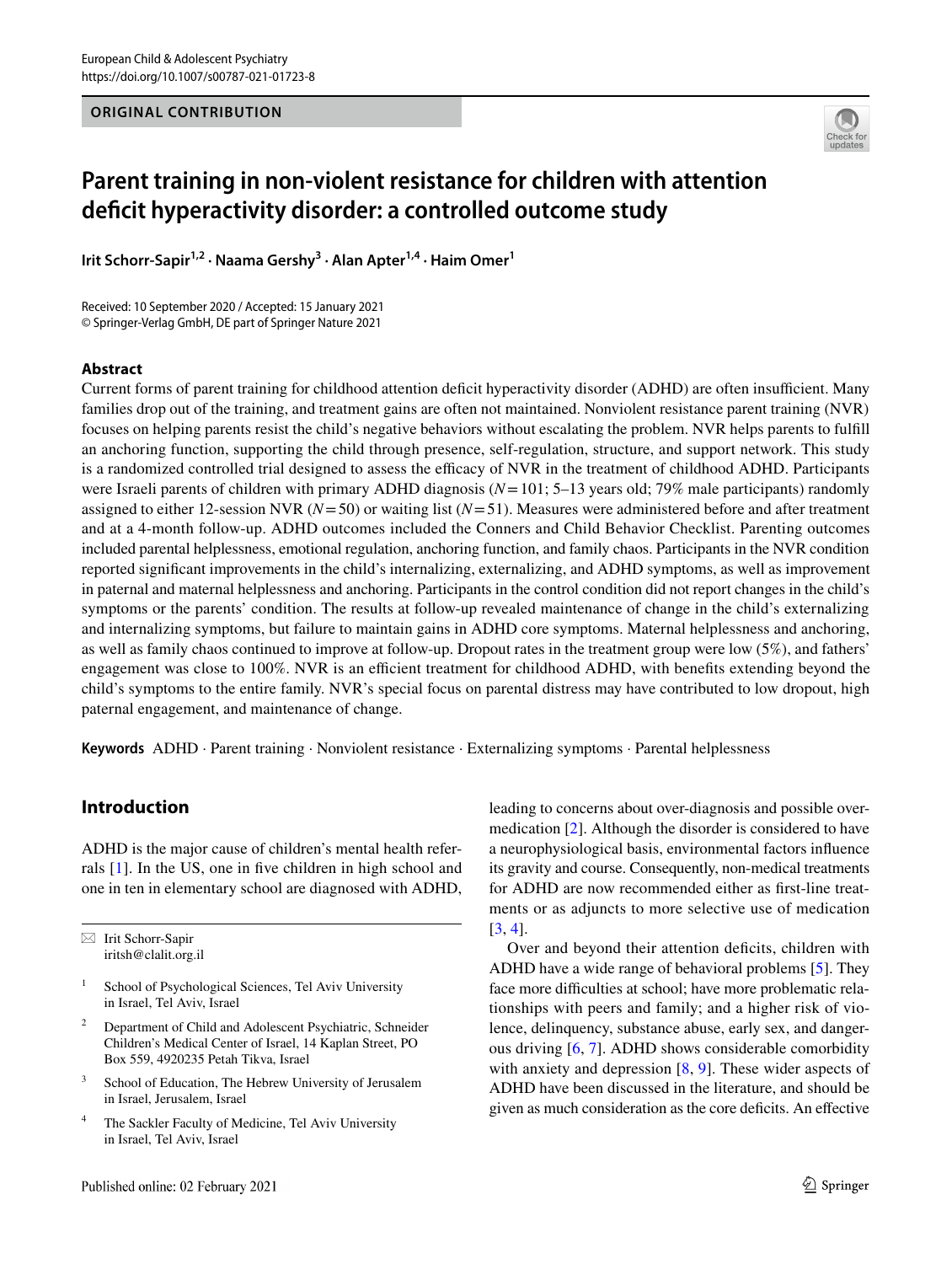intervention should, therefore, address the broader emotional and behavioral aspects of the condition.

Parents of children with ADHD sufer from particularly high levels of frustration and stress [[10,](#page-8-9) [11](#page-8-10)], conflicts with the child [[6,](#page-8-5) [10\]](#page-8-9), family chaos [\[10](#page-8-9), [12](#page-8-11)], depression and anxiety [[13](#page-8-12)]. Many of these parents experience a deep lack of support [[14,](#page-8-13) [15\]](#page-8-14). The relationship between these factors and the child's problems is probably circular, for instance, parental frustration exacerbating child irritability and vice versa.

With a few exceptions (e.g.,  $[16-18]$  $[16-18]$ ) most parent-training programs focus almost exclusively on improving the child's condition, with only a few targeting also the parents' difficulties and distress  $[16–18]$  $[16–18]$  $[16–18]$ . We believe this limitation may contribute to the high dropout rates observed in most parent-training programs [[19,](#page-9-1) [20](#page-9-2)]. NVR-training is one of the few approaches that put the wellbeing of parents (and siblings) at the center of attention, no less than the child's difficulties  $[21, 22]$  $[21, 22]$  $[21, 22]$  $[21, 22]$ . Moreover, it is unique in that it strongly emphasizes the engagement of fathers [[23](#page-9-5)].

A number of studies showed the efficacy of NVR-based therapies with children with a variety of externalizing symptoms [[24](#page-9-6)[–26](#page-9-7)], anxiety disorders [\[27](#page-9-8), [28\]](#page-9-9), high functioning autism spectrum disorders [[29\]](#page-9-10), and children in the care of foster families [\[30](#page-9-11), [31](#page-9-12)]. Although these studies did not specifcally focus on ADHD, they also showed improvements in ADHD symptoms [[26\]](#page-9-7). The fndings that appeared consistently across studies were: reduction of the child's symptoms, improvements in parental helplessness, wellbeing and selfregulation, and increase in the parents' experience of support. These fndings suggest that NVR protects both parents and the child against impulsive and erratic tendencies. The concept of *parental anchoring function*, which relates to the parents' ability to stabilize the child through presence, selfcontrol, support and structure, refects the parents' ability to fulfll this role [[32\]](#page-9-13).

The concept of the anchoring function and the assumption that NVR helps parents apply it seemed especially suited for children with ADHD. These parents often report being continuously "tossed-about" [[33\]](#page-9-14). To help parents regain their stability and serve as anchors for their child, we developed a special NVR protocol for ADHD [[34\]](#page-9-15). The goal of the present study was to evaluate the efficacy of this intervention. We expected it to promote the following outcomes: (1) Reduce the symptoms of ADHD, as well as other externalizing and internalizing symptoms. (2) Reduce parental helplessness and family chaos. (3) Enhance parental anchoring and self-regulation. (4) Decrease dropout and increase father engagement.

## **Methods**

#### **Study design**

The study was approved by the Helsinki Committee of SCMC.<sup>1</sup> A total of 103 families were assigned to either NVR or waitlist in a 1:1 ratio using a computerized randomization algorithm. Parents of children assigned to NVR received 12 treatment sessions following a manualized treatment protocol [[34\]](#page-9-15). Families assigned to the waitlist group began treatment after 12 weeks. Parents in the NVR group completed questionnaires at baseline, end of the treatment, and 4-month follow-up. Parents in the waitlist group completed questionnaires at baseline, end of the 12-week waiting period, end of the treatment, and 4-month follow-up.

#### **Participants**

Parents' range in age from 33 to 71 years (*M* moth $ers = 41.64$ ,  $SD = 4.42$ ; *M* fathers = 43.42,  $SD = 5.82$ ) and children range in age from 5 to 13 years  $(M=8.8, SD=1.77;$ 79.2% males). Parents either self-referred or were referred by their psychologists, psychiatrists, neurologists, and school psychologists. All families were Jewish and mostly Israelborn (88%). Eighty-nine percent of parents were married or in a domestic partnership and had an average of three children. Parents' average education level was 14 years (*M* mothers=14.89, SD=2.35; *M* fathers=14.28, SD=2.57). Sixty percent of the children received medication for ADHD (stimulants or risperidone). Comorbidity was highly prevalent. Almost all children had symptoms of conduct, oppositional defant, or anxiety disorder.

Inclusion criteria were: children having a primary DSM-5 ADHD diagnosis and scores above 55 on the Conners' Scale for ADHD; children being aged 5–13 years; parents being fluent in Hebrew; parents agreeing to refrain from any changes in medication during the study; and parents giving informed permission and consent. Exclusion criteria were psychotic symptoms of the parent or child and concurrent psychotherapy. Randomization success was confrmed using *χ* two and *t* tests. The groups did not difer signifcantly in ADHD, additional conditions, demographics, or other study variables (see Table [1\)](#page-2-0).

Of the 103 families that enrolled in the study, two families were excluded because the child scored under 55 on the Conners' ADHD Scale. The families were randomly assigned to NVR [[50](#page-9-16)] or waitlist [[51\]](#page-9-17) groups. In the NVR group, two families did not begin treatment (4%), and two families dropped out after treatment began (4%). In the waitlist

<span id="page-1-0"></span><sup>&</sup>lt;sup>1</sup> The study was conducted at the ADHD Clinic at the Schneider Children's Medical Center, Petah Tikvah, Israel.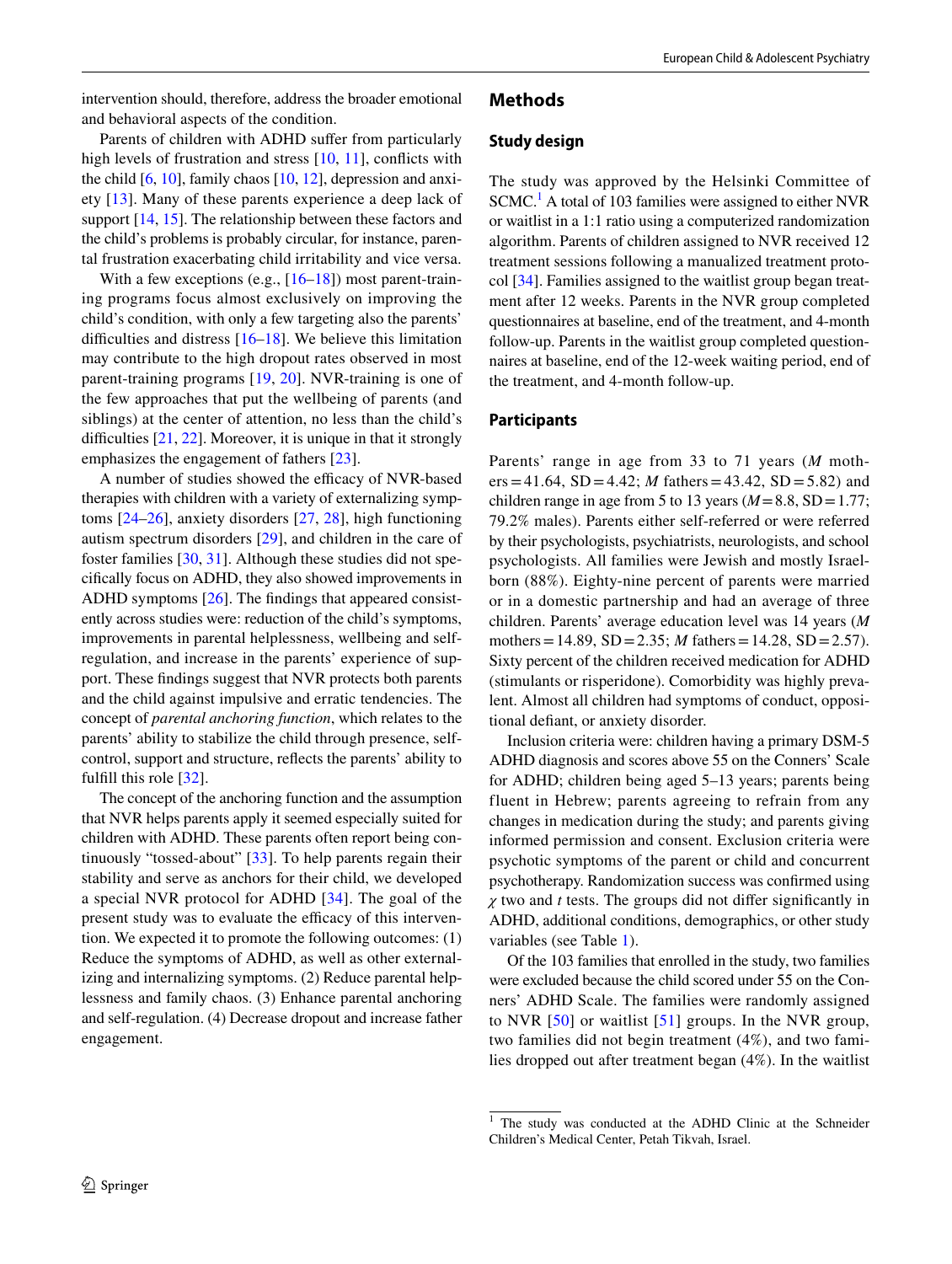<span id="page-2-0"></span>**Table 1** Child and parents' characteristics at baseline by treatment group

| Measure                        | Group      | $\boldsymbol{n}$ | M     | <b>SD</b>    | Sig (2-tailed) | df | $\boldsymbol{t}$<br>0.76 |  |
|--------------------------------|------------|------------------|-------|--------------|----------------|----|--------------------------|--|
| Conners parents                | Control    | 51               | 6.67  | 0.99         | 0.45           | 99 |                          |  |
|                                | Experiment | 50               | 6.5   | 1.22         |                |    |                          |  |
| $CBCL$ —Internalizing          | Control    | 50               | 6.26  | 0.83         | 0.91           | 98 | $-0.11$                  |  |
|                                | Experiment | 50               | 6.28  | 0.93         |                |    |                          |  |
| CBCL—Externalizing             | Control    | 50               | 5.88  | 1.12         | 0.19           | 98 | $-1.32$                  |  |
|                                | Experiment | 50               | 6.16  | $\mathbf{1}$ |                |    |                          |  |
| Fathers' emotion dysregulation | Control    | 43               | 73.81 | 20.18        | 0.97           | 88 | 0.04                     |  |
|                                | Experiment | 47               | 73.66 | 19.84        |                |    |                          |  |
| Fathers' parental anchoring    | Control    | 44               | 3.39  | 0.58         | 0.69           | 88 | $-0.4$                   |  |
|                                | Experiment | 46               | 3.44  | 0.58         |                |    |                          |  |
| Fathers' parental helplessness | Control    | 43               | 2.72  | 0.73         | 0.77           | 86 | 0.3                      |  |
|                                | Experiment | 45               | 2.67  | 0.95         |                |    |                          |  |
| Mothers' emotion dysregulation | Control    | 50               | 79.36 | 21.37        | 0.12           | 98 | $-1.56$                  |  |
|                                | Experiment | 50               | 86.56 | 24.87        |                |    |                          |  |
| Mothers' parental anchoring    | Control    | 51               | 3.53  | 0.54         | 0.41           | 99 | 0.83                     |  |
|                                | Experiment | 50               | 3.44  | 0.54         |                |    |                          |  |
| Mothers' parental helplessness | Control    | 49               | 3.04  | 0.98         | 0.27           | 97 | 1.11                     |  |
|                                | Experiment | 50               | 2.82  | $\mathbf{1}$ |                |    |                          |  |

*CBCL* Child Behavior Checklist

group, 18 families (35%) were excluded from the study because they started another treatment rather than waiting for the end of the waiting period. Thirty families in the waitlist group completed the program (participants' fow chart is presented in Fig. [1\)](#page-3-0).

## **Procedures**

Following an initial telephone screening, parents received a battery of assessment questionnaires, which they completed before their intake session (T1). At this session, parents underwent a diagnostic interview and received an explanation regarding the treatment protocol and study design. After providing informed consent, parents were randomly assigned to treatment or waitlist groups. Parents in the NVR group began treatment 1–2 weeks after the intake session and completed the assessment battery at the end of the treatment (T2) and at a 4-month follow-up period (T3). Parents in the waitlist group completed the assessment battery at the end of the waitlist period (T2), end of treatment (T3), and after a 4-month follow-up period (T4). All the questionnaires except the Conner's and CBCL were completed by each parent individually. The Conner's and CBCL were completed by both parents together.

## **Treatment**

The treatment consisted of 12 sessions with the parents (one session involving the parents and members of the school staff was conducted in the child's school). In addition to the treatment sessions, the parents had two weekly telephone conversations with a supporter (an undergraduate student who received training in NVR). In adapting NVR to ADHD, special emphasis was given to psychoeducation on ADHD, parental emotion regulation and self-control, and the development of a collaborative relationship with the school.

The training focused on the four elements that are hypothesized to constitute the parental anchoring function: *selfcontrol, structure, presence,* and *support*.

*Self-control and self-regulation* By learning to prevent escalation, resist intimidation without surrendering, and resist contagion by the child's negative feelings, parents improve their self-control and become better able to fulfll an anchoring function. They are trained to delay their responses to avoid reacting in the heat of the moment ("Strike the iron while it is cold!") and sending controlling and domineering messages ("You don't have to win, only to persist!"). *Structure* Parents are helped to defne clear rules and protective boundaries (e.g., regarding their and their children's bodies, rooms, and use of time). The parents are helped to defne a small number of red lines, declare them in a formal announcement, and stick to them in a decided and nonescalating manner.

*Presence* Parents are trained in various practical steps designed to increase their presence. Among those steps are "the sit-in," "the telephone round" and the monitoring skills of "vigilant care" [[21](#page-9-3)] Those tools are especially important in ADHD because these parents are often so exhausted that they tend to ignore the child's misbehavior, badly compromising their parental presence.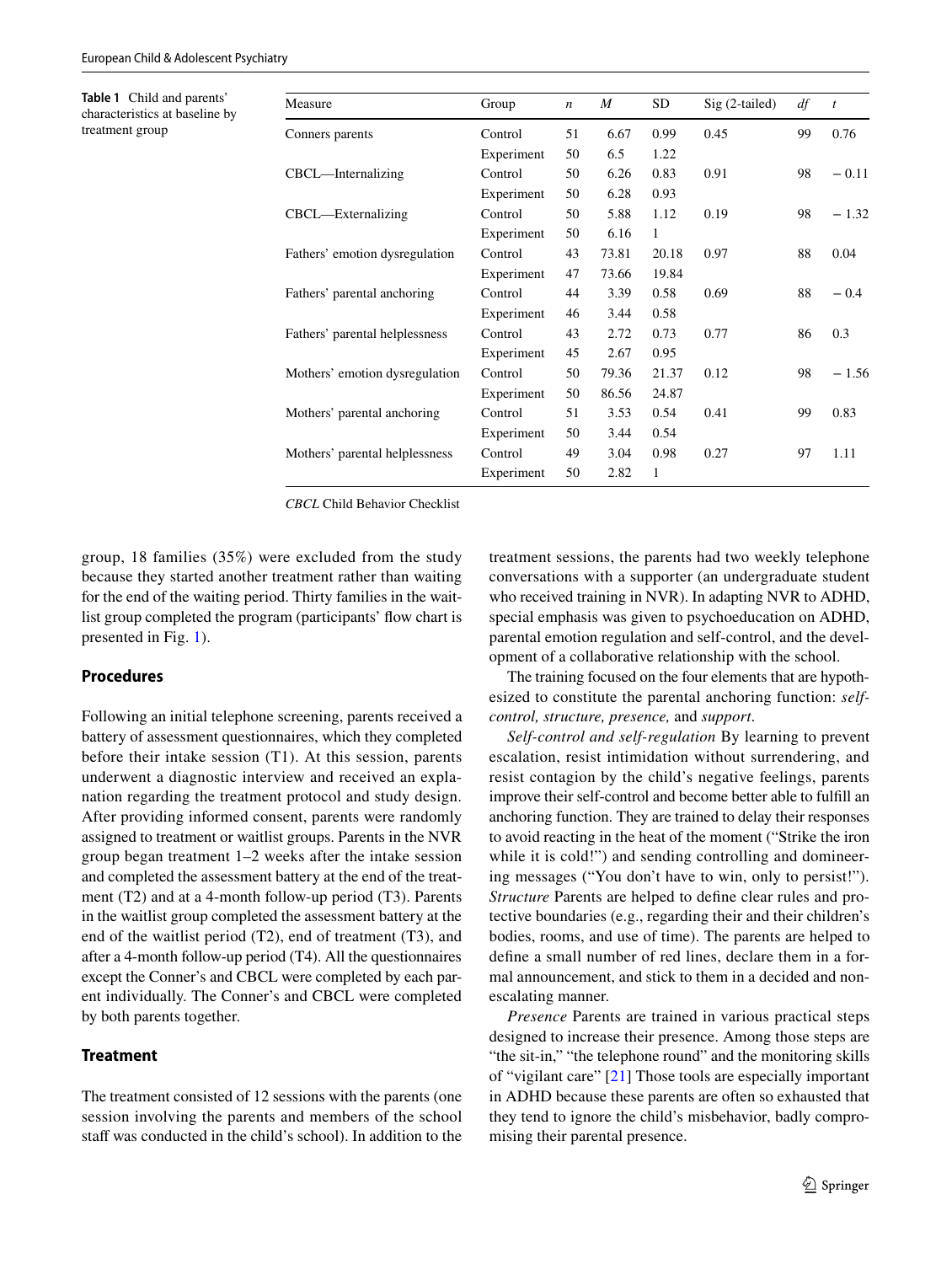<span id="page-3-0"></span>



*Support* Parents are helped to gather and mobilize support. The support network is based on the marital unit, the extended family, friends, school staff, and community groups. Supporters are invited to attend a special session in the treatment. Support provides a wide and legitimate base for the parents' resistance, while also limiting the arbitrariness of their power, as the involvement of supporters engenders transparency. An important element of the parents' support network is the school. The treatment manual provides detailed instructions for improving relationships with teachers.

## **Therapist training and treatment integrity**

The therapists were clinical psychologists. They were assisted by telephone supporters (mostly psychology students). Therapists were trained to administer the manualized treatment within a 7-day training seminar, and they received weekly supervision. Treatment integrity was checked by intervention checklists that the therapists completed after each session.

## **Measures**

## **Child Behavior Checklist (CBCL; [[35\]](#page-9-18))**

The CBCL includes 113 items rated on a 3-point scale measuring eight syndrome scales grouped into higherorder externalizing and internalizing factors. The questionnaire was validated in Hebrew with Israeli norms [[36](#page-9-19)].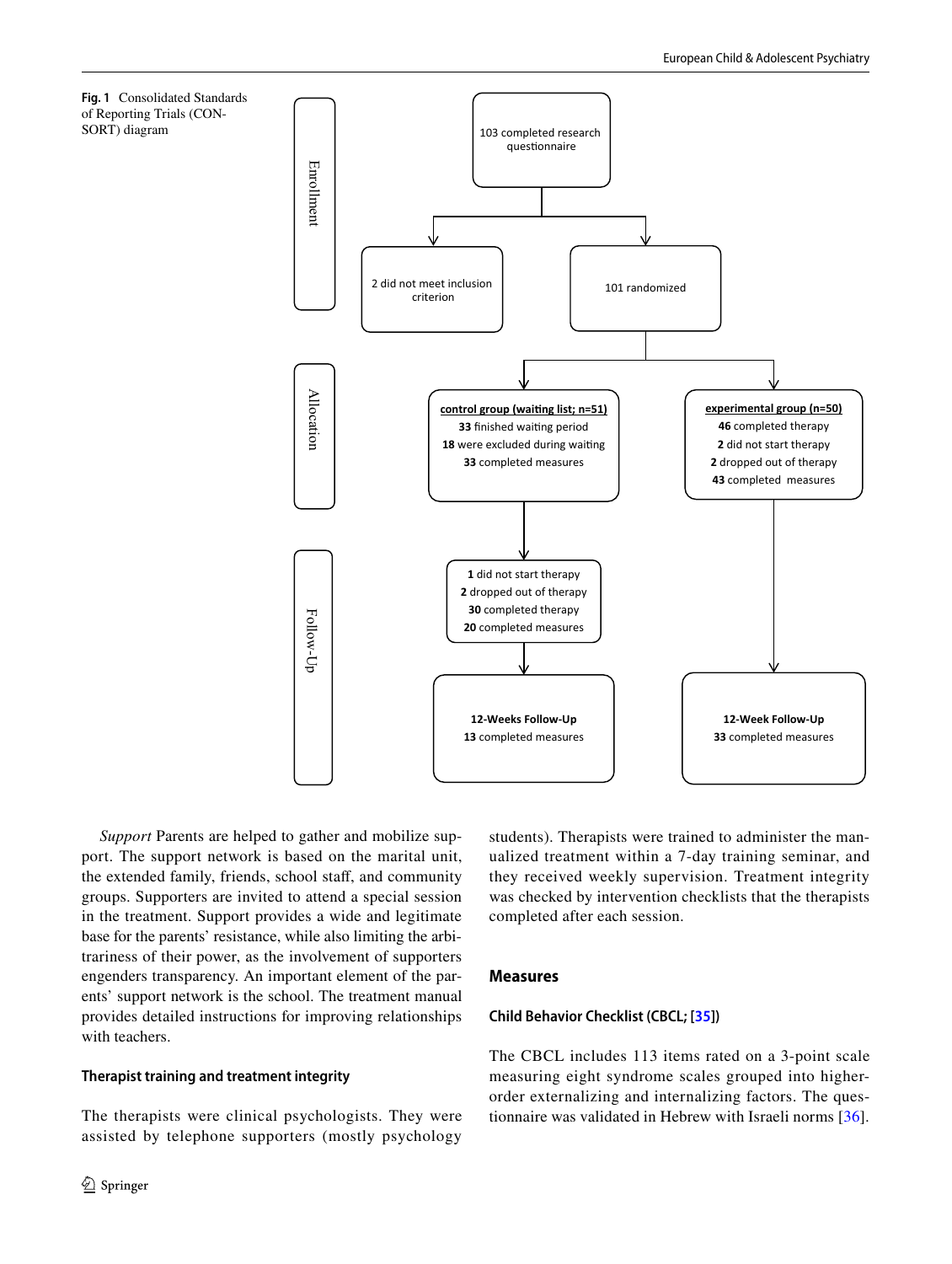#### **Conners' Rating Scale for Parents (CPRS‑long form; [[37\]](#page-9-20))**

Conners is a widely used questionnaire designed to assess ADHD and related difficulties. The questionnaire was validated in Hebrew. The CPRS-long form consists of 80 items rated on a 4-point scale. For this study, we created an ADHD score by calculating the average from the ADHD factor and ADHD index T-scores.

#### **The Difculty in Emotion Regulation Scale (DERS; [\[38](#page-9-21)])**

The DERS was used to assess parental difficulties in emotion regulation. The questionnaire consists of 36 items assessing responses to negative emotions. We used a Hebrew version of the questionnaire that was validated in a previous study [[24\]](#page-9-6).

#### **Parental Helplessness Questionnaire (PHQ; [\[25](#page-9-22)])**

The Parental Helplessness Questionnaire is a self-report measure assessing parents' sense of helplessness in dealing with their child. It includes 18 items rated separately by both mothers and fathers on a 6-point Likert scale.

#### **Parental Anchoring Questionnaire (PAQ; [[39\]](#page-9-23))**

The PAQ is a self-report measure comprising 20 items refecting the four elements of the parental anchoring function (self-control, structure, presence, and support). The items are rated on a 5-point Likert scale.

#### **The Chaos Questionnaire [[40\]](#page-9-24)**

The Chaos questionnaire is a self-report measure containing 15 statements assessing the level of confusion and disorganization in the child's home environment. The items are rated on a 5-point Likert scale. The questionnaire was translated into Hebrew by the frst author and validated using back-translation into English**.**

#### **Fidelity checklist**

The therapists completed a treatment fdelity checklist after each session. The checklist included nine items representing the main NVR techniques. A session was considered as adhering to the manual when at least one item was positively checked. An assessment of all sessions revealed that more than 90% of all sessions included at least one component of the manual.

## **Data analysis strategy**

## **Intervention vs. waitlist**

Overall, 7.2% of the data collected at T1 and T2 were missing due to incomplete questionnaires and refusal of families that dropped out to complete study measures. Little's Missing Completely at Random test indicated the missing data were random  $(\chi^2_{(181)} = 0.00, p = 1.00)$ . To overcome missing data due to dropout, an intention-to-treat analysis was carried out [\[41](#page-9-25)]. We used a mixed designed analysis of covariance to test the changes in parenting and child variables across treatment conditions and time (SPSS, version 25). We defned the independent between-subjects variable as Treatment Group (NVR vs. waitlist) and the independent withinsubjects variable as Time (pre- to post-treatment). We controlled for medication use. For parenting-related dependent variables, we tested the efect of Time, Treatment Group, and Family Member (mother or father) and the interaction between Family Member and Time. Significant effects were further analyzed to assess the source of change using Sidak Analysis [[42](#page-9-26), [43](#page-9-27)].

#### **Maintenance of change**

We combined the outcome data of the NVR (T1, T2 and T3) and waitlist groups (T2, T3 and T4). This step was taken after verifying that there were no signifcant group diferences at the beginning of the treatment. Twenty-seven percent (27%) of the data collected during follow-up was missing mostly due to incomplete questionnaires. Little's Missing Completely at Random test indicated the missing data were random ( $\chi^2_{(181)}$ = 208.05, *p* = 0.08). To overcome biases resulting from the missing data [[44](#page-9-28)], we applied Bayesian multiple imputations [[45](#page-9-29)]. To assess longitudinal treatment effects, we applied a Latent Growth Curve Modeling (LGCM) using MPlus (version 6.1). A Bayesian Posterior Predictive Checking was used to estimate each model's ft. The model's accuracy was determined when the Chi-Square value was not signifcant.

## **Results**

## **Participants' fow and group comparisons at baseline**

Families in the NVR and control conditions did not difer at baseline in terms of demographic variables, child symptom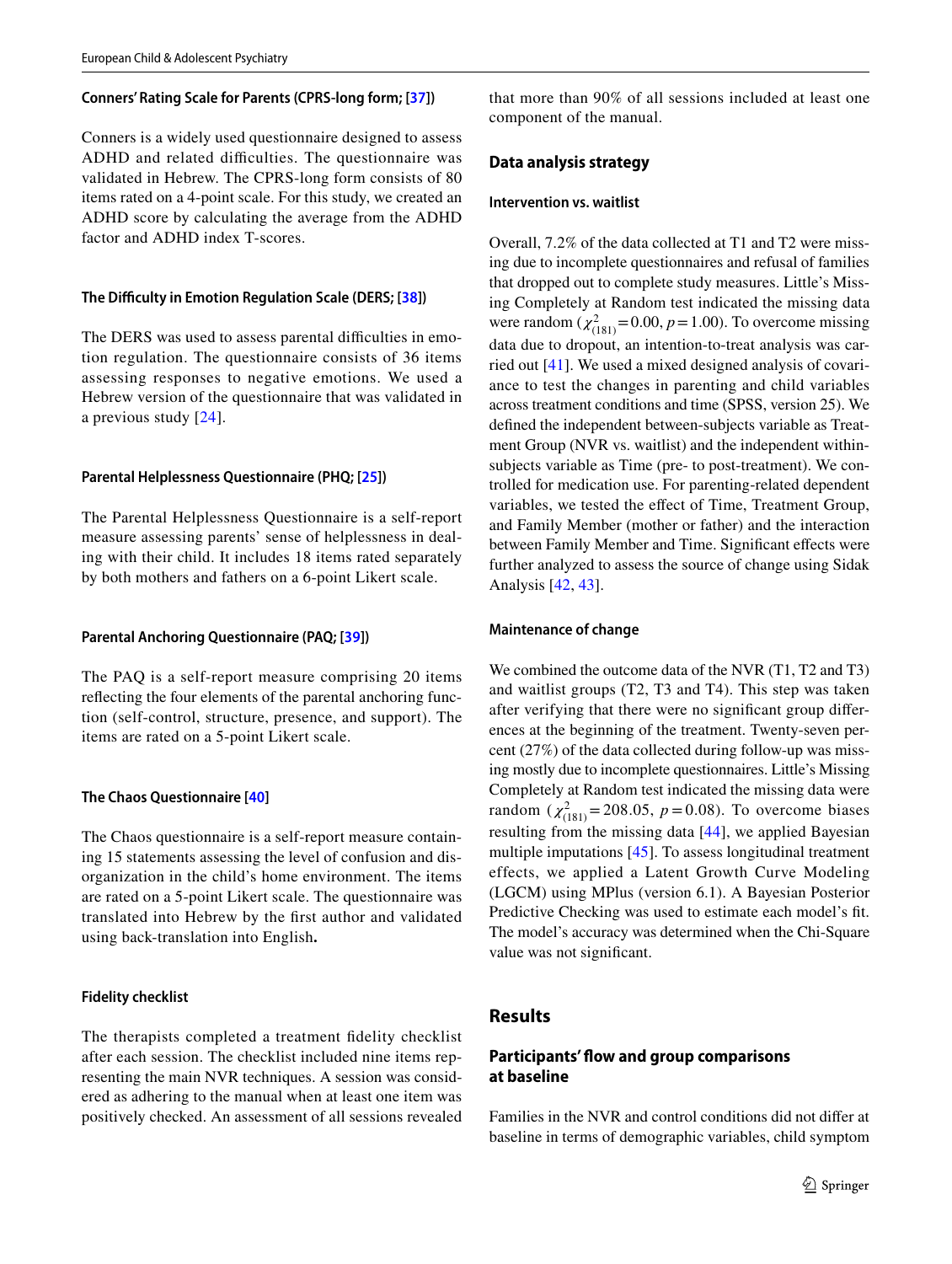|                       | NVR group     |       |                  |                  |               |                  |               |         | Waitlist group |                  |           |                  |               |                  |       |                  |  |
|-----------------------|---------------|-------|------------------|------------------|---------------|------------------|---------------|---------|----------------|------------------|-----------|------------------|---------------|------------------|-------|------------------|--|
|                       | <b>Before</b> |       |                  | After            |               |                  | <b>Before</b> |         |                |                  | After     |                  |               |                  |       |                  |  |
|                       | SD            |       | $\boldsymbol{M}$ |                  | <b>SD</b>     |                  | M             |         | SD             |                  | M         |                  |               | SD               |       | $\boldsymbol{M}$ |  |
| ADHD                  | 10.61         |       | 68.58            | 12.78            |               |                  | 65.81         |         | 10.02          |                  | 70.19     |                  | 9.62          |                  | 70.29 |                  |  |
| Internalizing         | 8.18          |       | 66               | 8.77             |               |                  | 61.22         |         | 10.71          |                  | 62.9      |                  | 11.28         |                  | 62.73 |                  |  |
| Externalizing         | 8.14          |       | 67.84            |                  | 9.96          |                  | 64.46         |         | 6.89           |                  | 69.33     |                  | 7.92          |                  | 68.1  |                  |  |
|                       | NVR group     |       |                  |                  |               |                  |               |         | Waitlist group |                  |           |                  |               |                  |       |                  |  |
|                       | Mothers       |       |                  |                  | Fathers       |                  |               | Mothers |                |                  |           | Fathers          |               |                  |       |                  |  |
|                       | Before        |       | After            |                  | <b>Before</b> |                  | After         |         | Before         |                  | After     |                  | <b>Before</b> |                  | After |                  |  |
|                       | <b>SD</b>     | M     | <b>SD</b>        | $\boldsymbol{M}$ | <b>SD</b>     | $\boldsymbol{M}$ | <b>SD</b>     | M       | <b>SD</b>      | $\boldsymbol{M}$ | <b>SD</b> | $\boldsymbol{M}$ | <b>SD</b>     | $\boldsymbol{M}$ | SD.   | $\boldsymbol{M}$ |  |
| Parental anchoring    | 0.39          | 3.41  | 0.5              | 3.72             | 0.43          | 3.37             | 0.34          | 3.47    | 0.52           | 3.52             | 0.51      | 3.63             | 0.43          | 3.37             | 0.38  | 3.17             |  |
| Emotion dysregulation | 22.08         | 84.84 | 16.98            | 75.84            | 19.97         | 74.33            | 18.92         | 72.1    | 20.42          | 77.96            | 19.2      | 74.26            | 14.66         | 70.28            | 16.8  | 71.44            |  |
| Helplessness          | 0.99          | 2.8   | 0.92             | 2.2              | 0.97          | 2.52             | 0.75          | 2.07    | 0.95           | 3.22             | 0.81      | 3.08             | 0.66          | 2.75             | 0.65  | 2.68             |  |

<span id="page-5-0"></span>**Table 2** Cchanges in the child and the parents' outcome measures across condition and time

level, and parenting measures (a *t*-test comparison of treatment conditions at intake is presented in the supplement). Forty-six families in the treatment group (95.8%) and 33 in the waitlist group (64.7%) completed the program (see Fig. [1](#page-3-0) depicting participants' flow).

#### **Child symptoms**

We applied a mixed-design analysis of covariance with a controlled variable to assess the change in the child's ADHD (as measured by the Conners) as well as in Internalizing and Externalizing Symptoms (as measured by the CBCL). The between-subject independent variable was treatment condition (NVR vs. waitlist), and the independent within-subject variable was Time (before and after treatment). The dependent variables were ADHD, Externalizing Symptoms, and Internalizing Symptoms. Medication use and dosages during treatment was controlled. Patients who took medication before starting the research were asked not to change the dose until end of follow-up.

The results of the analysis showed signifcant and large Time  $\times$  Condition effect on the child's internalizing symptoms  $(F_{(1.95)} = 11.24 \ p < 0.001, \eta^2 = 0.11)$  and near-significant, medium efects on ADHD and externalizing symptoms (ADHD:  $F_{(1,95)} = 3.18$ ,  $p < 0.08$ ,  $\eta^2 = 0.03$ ; Externalizing:  $F_{(1,95)} = 3.03, p < 0.08, \eta^2 = 0.03$ ). A post hoc Šidák analysis [[42,](#page-9-26) [43\]](#page-9-27) indicated signifcant reduction in ADHD and both Internalizing and Externalizing symptoms  $(p < 0.05$ ,  $p < 0.001$ ,  $p < 0.001$ , respectively) only in the NVR group. Table [2](#page-5-0) summarizes the change in the child's outcome measures over time and the results of the mixed design's analysis.

We applied a latent growth modeling to assess the maintenance of change during follow-up among all families that began treatment  $(n=80)$ . The results indicated mixed trends regarding the maintenance of change. The parents' reports on the Conners across the three measurement points indicated a reduction in ADHD core symptoms by the end of treatment, but these gains were not maintained at follow-up (*b*=−0.57, *p*=0.63). Parents reports on the CBCL indicated that the reduction in Externalizing and Internalizing Symptoms continued during follow-up ( $b$ =−0.75,  $p$ <0.001 and  $b = -0.79$ ,  $p = 0.007$ , respectively). Figure [2](#page-5-1) illustrates the change in the child's ADHD, Externalizing Symptoms, and Internalizing Symptoms over time.

#### **Parenting**

We conducted a series of mixed-design analyses to assess changes in parents' Helplessness, Difficulties in Emotional Regulation, and Anchoring. The between-subjects independent variable was treatment condition (NVR vs. Waitlist), and the within-subjects independent variables were



<span id="page-5-1"></span>**Fig. 2** Changes in the child's ADHD, Externalizing and Internalizing Symptoms over time and across treatment groups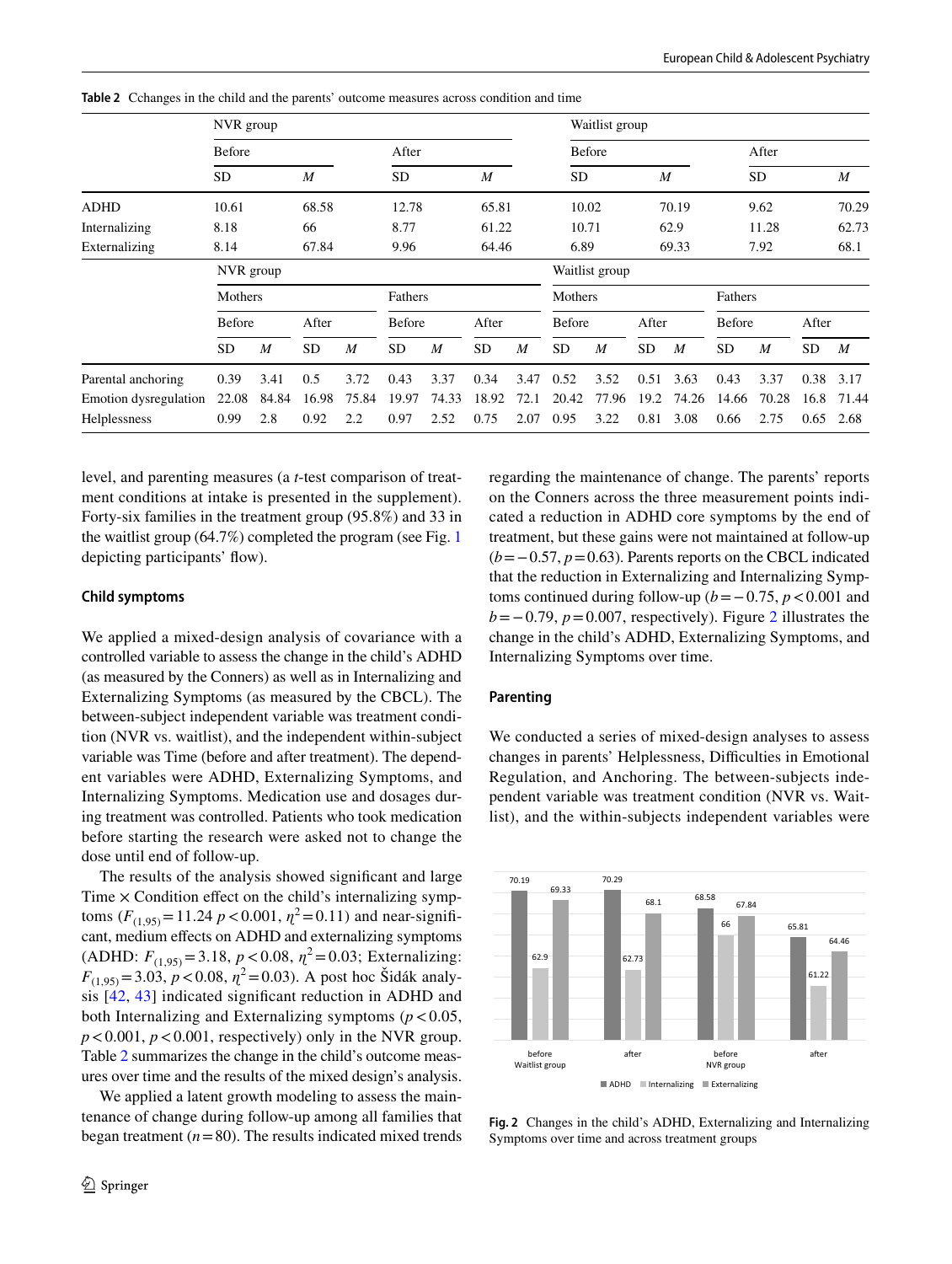

<span id="page-6-0"></span>**Fig. 3** Changes in the fathers' helplessness and anchoring over time across treatment groups



We applied a latent growth modeling to assess the maintenance of change during follow-up among treatment completers. The results of the analysis indicated that the changes observed in parenting were maintained or continued to improve over time. The mothers' reports indicated that the improvement in Anchoring and the reduction in Helplessness and Difculties in Emotion Regulation continued at follow-up (Anchoring:  $b = 0.12$ ,  $p < 0.00$ ; Helplessness:  $b = -1.43$ ,  $p = 0.03$ ; Difficulties in Emotion Regulation: *b* = −1.43, *p* = 0.03). For fathers, additional improvements during follow-up did not reach signifcance. Figures [3](#page-6-0) and [4](#page-6-1) illustrate the change in the mothers' and fathers' helplessness and anchoring over time.

#### **Home environment**

We applied a mixed-design analysis with a control variable to assess changes in parents' reports about family chaos. The between-subjects independent variable was Treatment



<span id="page-6-1"></span>**Fig. 4** Changes in the mothers' helplessness and anchoring over time across treatment groups

Condition (NVR vs. Waitlist), the within-subjects independent variables were Time (pre- and post-treatment) and Parent (mothers vs. fathers), and the dependent variable was Family Chaos. We controlled for medication use. Contrary to our hypothesis, no signifcant change was observed in Family Chaos following the treatment, as indicated by both fathers and mothers. Nonetheless, among treatment completers, the maintenance of change over time revealed a diferent trend. Mothers reported a signifcant reduction in Family Chaos at follow-up ( $b = -0.37$ ,  $p = 0.008$ ). Fathers reported no further improvement at follow-up  $(b=-0.18, p=0.21)$ .

To summarize, the results indicated signifcant improvement in Internalizing Symptoms and near-significant improvement in ADHD and Externalizing symptoms following treatment. Both mothers and fathers in the NVR condition reported signifcant improvement in Parental Helplessness and Anchoring. The analysis of parental reports at follow-up revealed continued improvement in the child's externalizing and internalizing symptoms and in maternal anchoring and helplessness, in addition to a slight increase in ADHD symptoms. Maternal report on Family Chaos showed a gradual improvement that reached signifcance at follow-up. For fathers, the changes reported in anchoring and helplessness by the end of treatment were maintained at follow-up.

#### **Discussion**

NVR, a novel parent-training treatment for children with ADHD, was found efective in comparison to the controlwaitlist group in reducing symptoms of ADHD as well as other externalizing and internalizing symptoms. Treatment was also efective in improving parental helplessness, anchoring, and emotional regulation. All efects, except those regarding the ADHD core symptoms, were maintained or continued to improve at follow-up. Family chaos also diminished at follow-up (according to mothers). Efect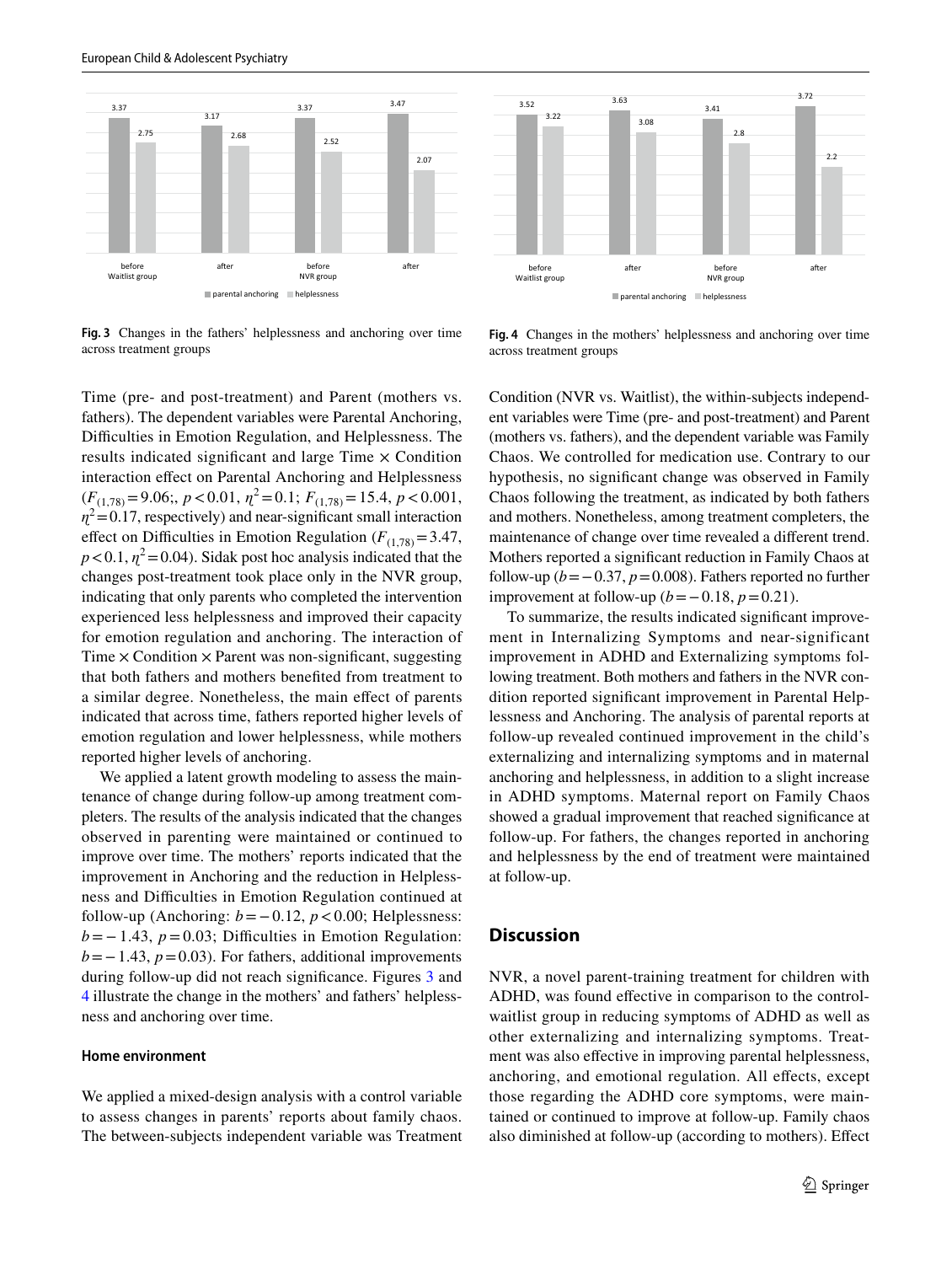sizes following treatment were medium to high. The dropout rate was very low (5%), with father participation reaching 90%, suggesting a high treatment acceptance rate.

#### **Child‑related changes**

Child improvement took place at three levels: ADHD core symptoms, behavior problems, and emotional states. When only the core symptoms of ADHD (as measured by the Conners' Scale) are considered, the improvements achieved at the end of treatment were not maintained at follow-up. In contrast, changes in externalizing and internalizing symptoms were maintained or continued to improve at follow-up. This result is consistent with the conclusions of Chronis-Tuscano et al. [[46\]](#page-9-30), who argued that the core symptoms of ADHD (which are believed to have a neurobiological basis), as opposed to externalizing and internalizing symptoms, are less afected by parent training in the long term. Targeting ADHD core symptoms may, therefore, require the integration of the child in treatment and the administration of treatment protocols that address the core symptoms directly (for example, intervention targeting executive function). Nonetheless, addressing the broader social and emotional characteristics of ADHD have high relevance for the child's diffculties in functioning not only at home but also in schools and other public places. Therefore, improvements in those areas may be crucial for the child's development.

Improvements in internalizing symptoms were especially pronounced. Anxiety and depression are some of the prevalent comorbid conditions of ADHD. They are assumed to relate to the child's emotional dysregulation, poor relationships with others, and negative feedback from the surroundings [\[8,](#page-8-7) [47](#page-9-31)]. We believe that improved parents' emotional regulation, reduced negative feedback to the child, and increased positive presence in the child's life mediated the reduction in internalizing symptoms. The improvement in internalizing symptoms may also be linked to the change in externalizing symptoms. Probably, as the child behaves more adaptively and less aggressively, reactions by others become more positive, reducing the child's feelings of anxiety and depression.

#### **Parent related changes**

The improvement in the parents' condition is central to our intervention. In many approaches, parents are seen merely as change agents for the child. In NVR, reducing parental distress is a central treatment goal. Our results showed that this goal was achieved. Both mothers and fathers reported improvement in their emotional regulation, felt less helpless, and felt more supported. These fndings echo those of other studies in NVR [[25](#page-9-22), [26](#page-9-7), [30](#page-9-11), [48](#page-9-32)]. The present study shows that while both fathers and mothers benefted from treatment, the pattern of change was diferent. Compared to mothers, fathers at the beginning and the end of treatment reported lower levels of emotion dysregulation and parental helplessness. As the emotional difficulties reported by fathers were smaller to begin with, there seemed to be less room for improvement compared to mothers that seemed to experience higher adversity in response to the child. Paternal tendency to report lower levels of emotional difficulties compared to mothers is consistent with previous studies on paternal helplessness and emotion dysregulation in families of children with externalizing problems [\[23](#page-9-5), [24,](#page-9-6) [48](#page-9-32)], and the literature on paternal involvement in parent training [[17](#page-8-16)]. In many families, mothers still spend relatively more time attempting to manage the child, and hence, may experience a higher level of emotional reactivity and dysregulation.

Despite the lower adversity reported by fathers, fathers were highly engaged in treatment and reported signifcant treatment benefits. This success in fathers' recruitment and engagement result may be the outcome of the special emphasis in NVR on father engagement [[23](#page-9-5)]. We believe that our focus on both parents' distress, and special attention to fathers' unique needs explain the low dropout rates as well as the changes observed at all levels in the family.

#### **Family‑related changes**

Improvement in the Family Chaos Questionnaire was gradual and continuous, reaching signifcance at follow-up. This fnding appears to imply that improvement spreads slowly, frst afecting the parents, then the child, and fnally the entire family. Some signs of family improvement were probably evident before the follow-up, as the parents developed better self-control and became more able to set limits and maintain routines. Other studies have shown that NVR reduces parent–child escalation [[24,](#page-9-6) [48](#page-9-32)] and improves the situation of the symptomatic child's siblings [\[49](#page-9-33)]. The present study, however, was the frst to assess the efects of NVR on the entire family.

## **Dropout**

The low dropout rate (5%) is, in our view, one of the important achievements of the present project. It compares very favorably to the usual dropout rates of other programs for ADHD, which range from 20 to 60% [[20,](#page-9-2) [50](#page-9-16), [51](#page-9-17)]. The low dropout rate has special signifcance in considering the treatment's efficacy. Even if other programs achieve similar improvements in the child's symptoms, their higher dropout rates suggest that these programs are less efective then NVR, which achieves similar improvements with lower dropout rates. Moreover, if we consider that parents who drop out often have more problems or more difficult children, our results may gain additional signifcance.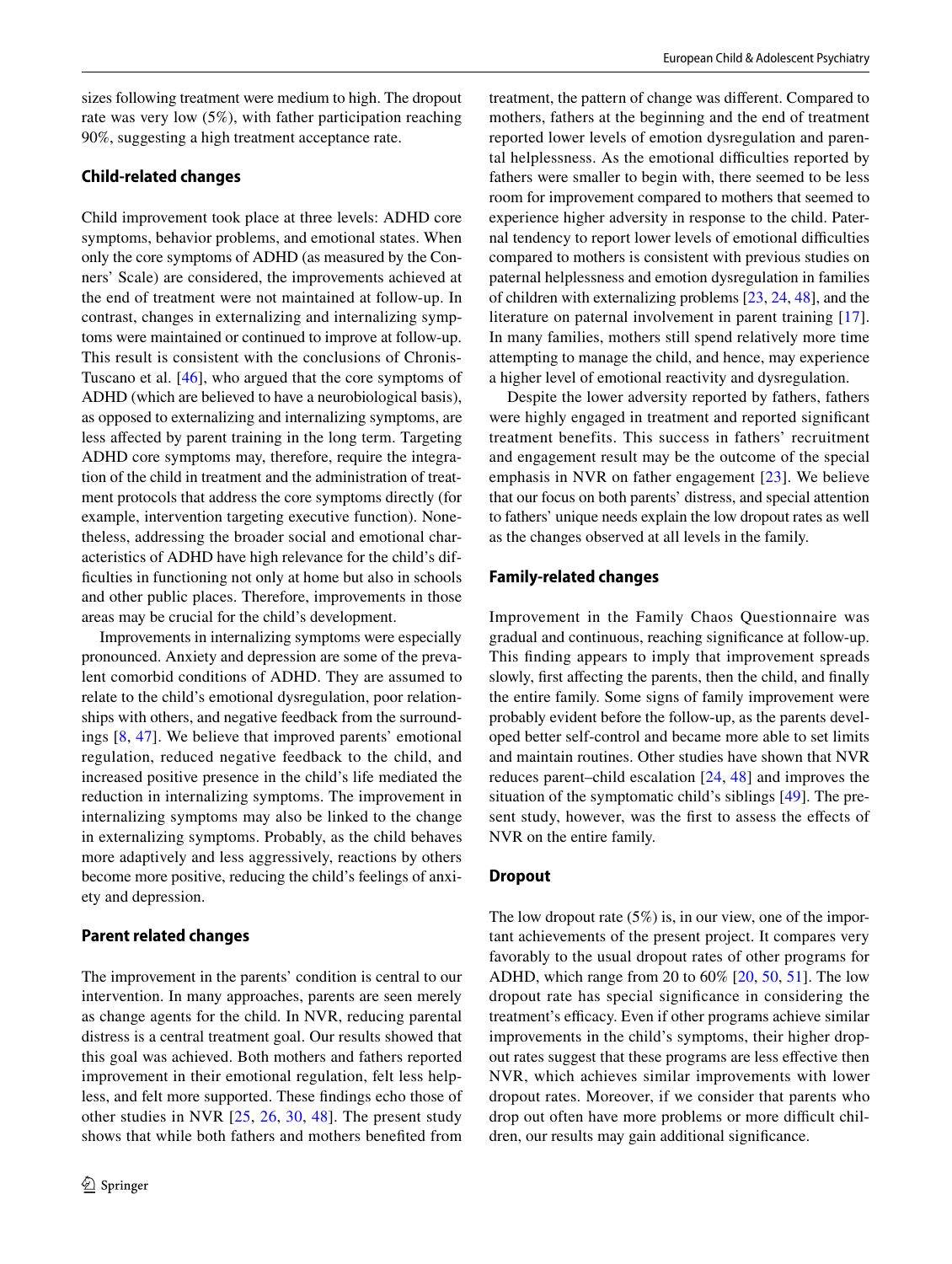## **Limitations and future research**

The current study must be considered in light of several limitations. First, NVR was compared to the waitlist, but not to another active intervention. Second, the results were based on parents' reports alone. Third, the follow-up period of four months might be too short to determine the long-term maintenance of treatment gains. Fourth, to understand the complex interactions between child and parent reactions, a mix of qualitative and quantitative methodologies might be required. Future research comparing NVR to active interventions, using multiple respondents, lengthening the follow-up, and focusing on wider aspects of the parents' and child's behaviors will enable us better to understand and evaluate the efficacy of NVR for ADHD. Moreover, to improve treatment efficacy in addressing core ADHD symptoms, we developed a new NVR module that integrates the child in treatment. We are presently conducting a study comparing NVR to other interventions, utilizing measures other than parent reports and with longer follow-up periods, to address some of those limitations.

# **Conclusion**

The results of the RCT described in the current paper are the first to demonstrate the efficacy of NVR in alleviating the symptoms of ADHD. The results of the study indicated that the efects of the treatment go beyond the symptoms of ADHD and include the child's behavioral and emotional experiences along with the parents' level of distress and that these gains are maintained over time. Moreover, the high engagement of parents and fathers in particular places NVR as an important addition to parenting-based interventions for ADHD.

**Data availability statement** The data that support the fndings of this study are available on request from the corresponding author, ISS. The data are not publicly available in order not to compromise the privacy of the research participants.

## **Compliance with ethical standards**

**Conflict of interest** The authors have no conficts of interest to declare.

# **References**

<span id="page-8-0"></span>1. Steiner H, Remsing L (2007) Practice parameter for the assessment and treatment of children and adolescents with oppositional defant disorder. J Am Acad Child Adolesc Psychiatry 46:126– 141.<https://doi.org/10.1097/01.chi.0000246060.62706.af>

- <span id="page-8-1"></span>2. Schwarz A, Cohen S (2013) More diagnoses of hyperactivity in new CDC data: a rapid rise in rates. The New York Times. [https](https://www.nytimes.com/2013/04/01/health/more-diagnoses-of-hyperactivity-causing-concern.html) [://www.nytimes.com/2013/04/01/health/more-diagnoses-of-hyper](https://www.nytimes.com/2013/04/01/health/more-diagnoses-of-hyperactivity-causing-concern.html) [activity-causing-concern.html](https://www.nytimes.com/2013/04/01/health/more-diagnoses-of-hyperactivity-causing-concern.html). Accessed 8 Aug 2020
- <span id="page-8-2"></span>3. Subcommittee on Attention-Deficit/Hyperactivity, Wolraich M, Brown L, Brown RT, Visser S et al (2011) ADHD: clinical practice guideline for the diagnosis, evaluation, and treatment of attention-deficit/hyperactivity disorder in children and adolescents. Pediatrics 128:1007–1022. [https://doi.org/10.1542/](https://doi.org/10.1542/peds.2011-2654) [peds.2011-2654](https://doi.org/10.1542/peds.2011-2654)
- <span id="page-8-3"></span>4. McArdle P (2013) Attention deficit hyperactivity disorder. J Paediatr Child Health 23:40–41. [https://doi.org/10.1016/j.](https://doi.org/10.1016/j.paed.2012.11.003) [paed.2012.11.003](https://doi.org/10.1016/j.paed.2012.11.003)
- <span id="page-8-4"></span>5. Barkley RA (2006) Associated cognitive, developmental, and health problems. In: Barkley RA (ed) Attention-deficit hyperactivity disorder: a handbook for diagnosis and treatment. Guilford, New York, pp 122–183
- <span id="page-8-5"></span>6. Agha SS, Zammit S, Thapar A, Langley K (2013) Are parental ADHD problems associated with a more severe clinical presentation and greater family adversity in children with ADHD? Eu Child Adolesc Psychiatry 22:369–377. [https://doi.org/10.1007/](https://doi.org/10.1007/s00787-013-0378-x) [s00787-013-0378-x](https://doi.org/10.1007/s00787-013-0378-x)
- <span id="page-8-6"></span>7. Sibley MH, Pelham WE Jr, Molina BSG, Gnagy EM, Waschbusch DA, Garefno AC, Karch KM et al (2012) Diagnosing ADHD in adolescence. J Consult Clin Psychol 80:139–150. [https://doi.](https://doi.org/10.1037/a0026577) [org/10.1037/a0026577](https://doi.org/10.1037/a0026577)
- <span id="page-8-7"></span>8. Lamers F, van Oppen P, Comijs HC, Smit JH, Spinhoven P, van Balkom AJLM, Penninx BWJH et al (2011) Comorbidity patterns of anxiety and depressive disorders in a large cohort study: the Netherlands Study of Depression and Anxiety (NESDA). J Clin Psychiatry 72:341–348. [https://doi.org/10.4088/jcp.10m06176bl](https://doi.org/10.4088/jcp.10m06176blu) [u](https://doi.org/10.4088/jcp.10m06176blu)
- <span id="page-8-8"></span>9. Wehmeier PM, Schacht A, Barkley RA (2010) Social and emotional impairment in children and adolescents with ADHD and the impact on the quality of life. J Adolesc Health 46:209–217. [https](https://doi.org/10.1016/j.jadohealth.2009.09.009) [://doi.org/10.1016/j.jadohealth.2009.09.009](https://doi.org/10.1016/j.jadohealth.2009.09.009)
- <span id="page-8-9"></span>10. Cussen A, Sciberras E, Ukoumunne OC, Efron D (2012) Relationship between symptoms of attention-deficit/hyperactivity disorder and family functioning: a community-based study. Eur J Pediatr 171:271–280. <https://doi.org/10.1007/s00431-011-1524-4>
- <span id="page-8-10"></span>11. Theule J, Wiener J, Tannock R, Jenkins JM (2010) Parenting stress in families of children with ADHD: a meta-analysis. J Emot Behav Disord 21:3–17.<https://doi.org/10.1177/1063426610387433>
- <span id="page-8-11"></span>12. Schroeder VM, Kelley ML (2009) Associations between family environment, parenting practices, and executive functioning of children with and without ADHD. J Child Fam Stud 18:227–235. <https://doi.org/10.1007/s10826-008-9223-0>
- <span id="page-8-12"></span>13. Kvist AP, Nielsen HS, Simonsen M (2013) The importance of children's ADHD for parents' relationship stability and labor supply. Soc Sci Med 88:30–38. [https://doi.org/10.1016/j.socsc](https://doi.org/10.1016/j.socscimed.2013.04.001) [imed.2013.04.001](https://doi.org/10.1016/j.socscimed.2013.04.001)
- <span id="page-8-13"></span>14. Biederman J, Petty CR, Wilens TE, Fraire MG, Purcell CA, Mick E, Faraone SV et al (2008) Familial risk analyses of attention defcit hyperactivity disorder and substance use disorders. Am J Psychiatry 165:107–115. [https://doi.org/10.1176/appi.ajp.2007.07030](https://doi.org/10.1176/appi.ajp.2007.07030419) [419](https://doi.org/10.1176/appi.ajp.2007.07030419)
- <span id="page-8-14"></span>15. Markel C, Wiener J (2014) Attribution processes in parent–adolescent confict in families of adolescents with and without ADHD. Can J Behav Sci 46:40–48. <https://doi.org/10.1037/a0029854>
- <span id="page-8-15"></span>16. Barlow J, Smailagic N, Huband N, Roloff V, Bennett C (2012) Group-based parent training programmes for improving parental psychosocial health. Campbell Syst Rev. [https://doi.](https://doi.org/10.1002/14651858.CD002020.pub3) [org/10.1002/14651858.CD002020.pub3](https://doi.org/10.1002/14651858.CD002020.pub3)
- <span id="page-8-16"></span>17. Weber L, Kamp-Becker I, Christiansen H, Mingebach T (2019) Treatment of child externalizing behavior problems: a comprehensive review and meta-analysis on the efects of parent-based